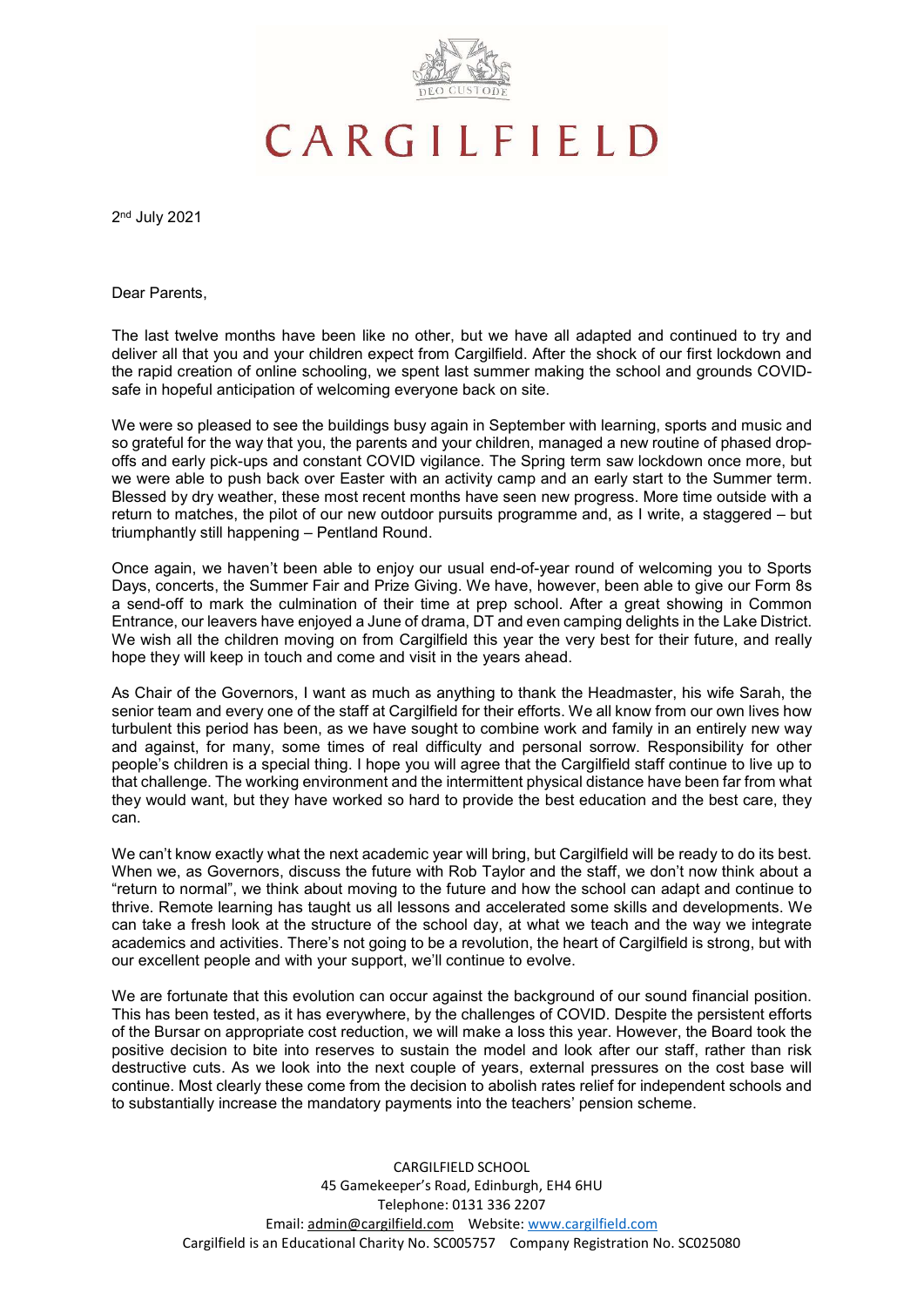

# CARGILFIELD

#### Cargilfield at 150 – and beyond!

We are very excited that the school will soon reach its 150<sup>th</sup> anniversary. We are working hard to ensure that as many old Cargundians as possible are aware of this milestone and hope to welcome all to a variety of activities in 2023. Please do encourage any that you know to get in contact or register on the website. In a similar vein, recent events have made it hard for potential new parents to visit the school – or even think about new opportunities for their children. The Headmaster would be delighted to meet any friends or colleagues you may have who might be interested in learning more about the opportunities for families at Cargilfield.

At all times, now more so than ever, effective governance is a priority. We have recently welcomed David Henderson and Matthew Sinclair to the Board and are delighted to benefit from the new perspectives and ideas they will bring.

As noted above, the Governors continue to be very grateful for the unstinting efforts of the Senior Management Team under the guidance of Rob Taylor, who leads a truly dedicated and committed staff body. Despite recent events, I believe Cargilfield is one of the best schools of its kind in the United Kingdom and can prepare your children for senior schools wherever you may choose that to be

Looking into the summer, I thank you for your support and send my very best wishes to you and your extended families. We look forward to welcoming you back to Cargilfield next term as we focus on providing a safe, caring and supportive environment.

Take care.

David Nisbet Chairman, Board of Governors